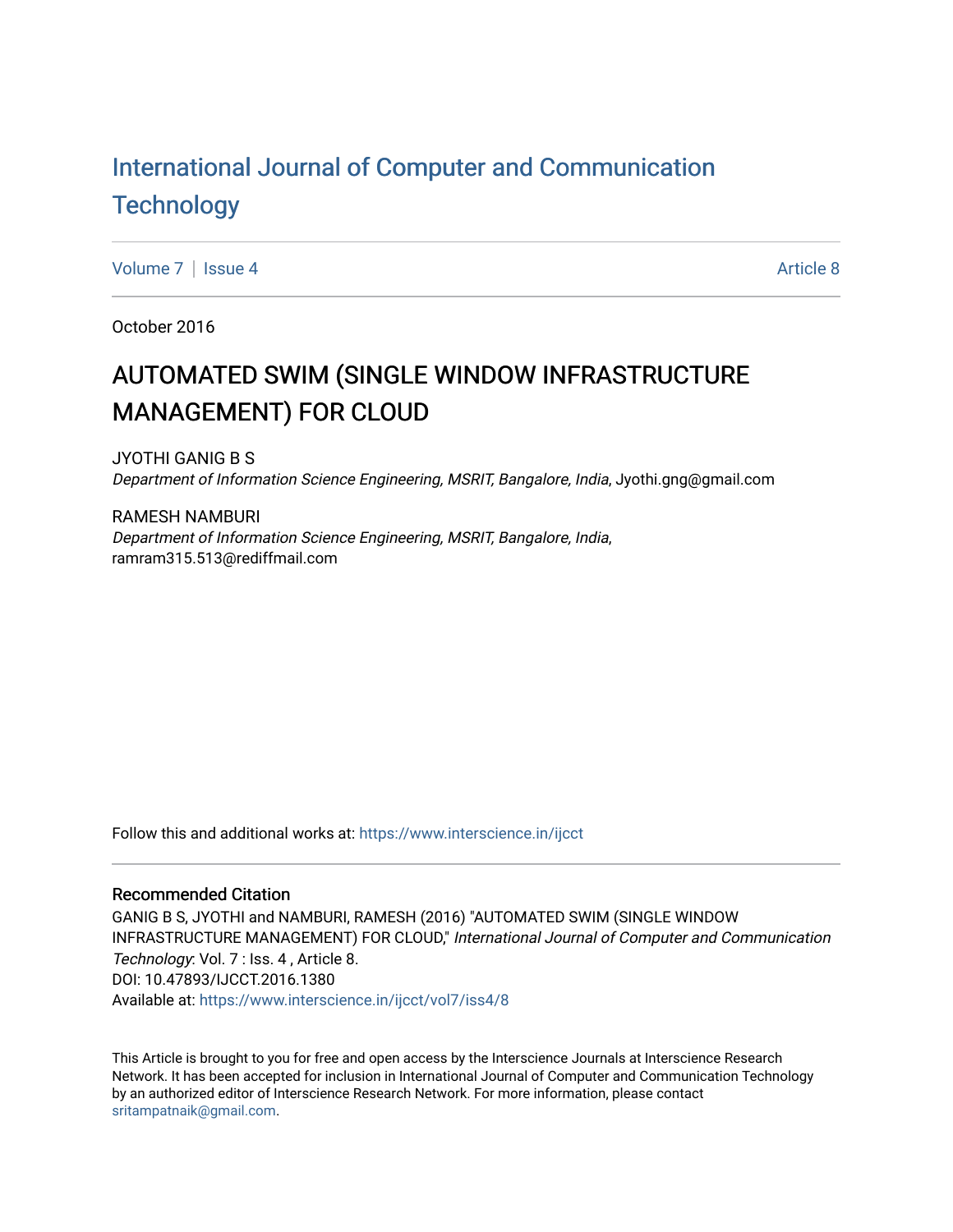### **AUTOMATED SWIM (SINGLE WINDOW INFRASTRUCTURE MANAGEMENT) FOR CLOUD**

### **JYOTHI GANIG B S<sup>1</sup> & RAMESH NAMBURI<sup>2</sup>**

<sup>1,2</sup>Department of Information Science Engineering, MSRIT, Bangalore, India E-mail : Jyothi.gng@gmail.com, ramram315.513@rediffmail.com

**Abstract -** Data centers manage complex server environments, including physical and virtual machines, across a wide variety of platforms, and often in geographically dispersed locations. Information Technology managers are responsible for ensuring that servers in these increasingly complex environments are properly configured and monitored throughout the IT life cycle. They also face challenges managing the physical and virtual environments and the fact that we must centralize, optimize and maintain both. If the variation and complexity can be taken out of a process to make it more consistent, it can be automated. Through the use of virtual provisioning software, provisioning and re-purposing of infrastructure will become increasingly automatic. Staff will physically rack once, cable once, and thereafter (remotely) reconfigure repeatedly, effortlessly, as needed. An automatic infrastructure will rapidly change which servers are running what software and how those servers are connected to network and storage. It will re-purpose machines according to the real-time demands of the business. It will enable capacity to be "dialed up" or "dialed down". And it will bring up a failed server on new hardware, with the same network and storage access and addressing, within minutes. All without needing to make physical machine, cable, LAN connection or SAN access changes.

*Keywords - Automation, cloud computing, virtualization.*

#### **I. INTRODUCTION**

IT is currently under a mandate to use resources more efficiently. In the past, IT organizations typically built an infrastructure that tightly coupled application<br>workloads with physical assets. forcing IT physical assets, forcing IT administrators to continually perform repetitive manual tasks just to keep the operating environment up and running. In an effort to maintain some control, software is layered alongside the multiple instances of operating systems to enforce security, manage availability, and ensure performance. Then, to further compound the complexity, some applications require unique hardware, software, and skill sets to support specific business requirements. This entire approach is often referred to as IT being built in silos or IT operating on individual islands at best, but it is inefficient.

In these scenarios, penetrating the walls between the various application workloads to help drive consolidation efforts can be a difficult task in terms of both management and security. Business owners have actually tolerated this approach for some time now, but as applications scale to new compliance and security mandates have been put in place and, in a less than perfect economy, companies are finding themselves tied at the ankles by an inefficient IT environment that is extremely costly to support and maintain. In many cases, it is prohibiting overall business growth and stability. So automation obviously becomes the critical components of the new model.

Automation means that many critical server and system resources can manage themselves, flawlessly

completing tasks that once required a human catalyst. Virtualization gives the power to proactively deploy servers, easily adjusting and allocating resources when and where they are needed. Information Technology managers seek solutions to help them automate the consolidation of servers through virtualization, the provisioning of new servers, and processes to keep systems current with the latest software and security updates. At the same time they need to work diligently on monitoring the health of their infrastructure, industry compliance regulations, and reducing the total cost of managing that data center.

To create a cloud service, self-service and metering (feedback about the cost of the resources allocated) are offered in addition to automation. With selfservice and metering, the computing model resembles a utility. The private cloud then is a technical strategy to turn computing power into utility computing, with the data and costs controlled and managed by the enterprise. Self service and metering are breakthrough capabilities for end users and business units, facilitating management and extension of the user experience. Now there is no intermediary between the consumer of a resource and the processes for the acquisition and allocation of resources for core businesses requirements and initiatives.

Since the consumer initiates the service requests, now IT is an on-demand service rather than a gatekeeper. With the transition to an on-demand service, the cost structure is dramatically reduced, since the user uses and pays for only what is needed at a specific moment.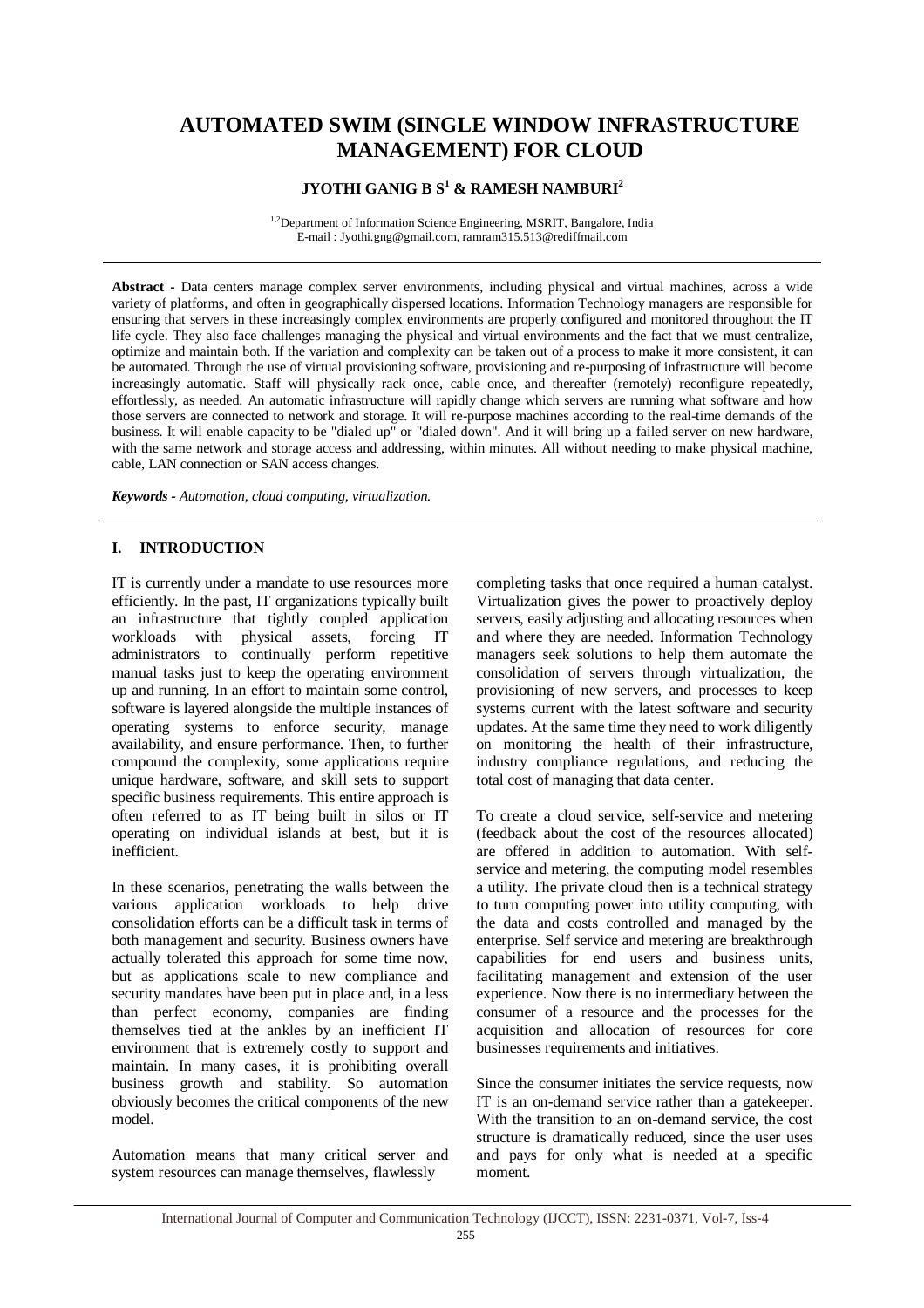The business benefit of this change in cost structure is significant. While self-service and metering are breakthroughs private cloud capabilities for end users and business units, maintaining service delivery in a fully virtualized multi-tenancy environment and providing security, especially for information and services leaving the data center environment, are essential enterprise requirements for IT administrators.

With a private cloud utility model enabling these needs and requirements, enterprises can scale and expand by pooling IT resources in a single cloud operating system or management platform. They then can support anywhere from tens to thousands of applications and services and enable new architectures targeting very large-scale computing activities.

#### **II. RULES-BASED AUTOMATION**

Automation is the next step in the evolutionary chain, making technology do the business's bidding and driving growth, innovation and profitability. This will drive incredible cultural change within organizations as constraints are removed and management can drive innovation and growth knowing that IT can respond to the ever-changing priorities of the business.

The automated infrastructure will, of course, need a set of rules, and the provision of its demands from the business will need to be delivered in a structured manner. This rulebook will be the service catalog, essentially a huge database of functions an organization undertakes and the parameters for each – such as a description of the service, timeframes, SLAs, costs and actions required. And a runbook will provide step-by-step procedures for governing workflow. In the automated infrastructure, these powerful workflow automation and management systems, with strict policy control, will:

- allocate resources to the applications and users that need them automatically in realtime
- continually monitor service levels to ensure business performance is on target
- provide a dynamic, on-demand environment, with support for the industry's leading virtualization, provisioning and re-purposing tools
- support major third-party servers, software and devices

#### **III. CHALLENGE**

Labor Intensive, Time Consuming Virtual Machine (VM) Resource Provisioning



**Fig. 1: Manual Provisioning**

With the increased amount of requests for VMs, it was taking too long to provision virtual machines, provisioning those VMs was labor and time consuming. In addition, users were not releasing the VMs when they were done with them. They'd simply keep them running and not do anything with them. This caused stranded resources such as processor, memory and disk space that could be used for other VMs. This caused the need for the environment to continually grow to meet new demand for virtual machines. Virtual Machine request process went through as follows, where users would go to a web page, make a request for resources and approval process was reviewed by cloud administrator and the manual steps that were required to create a VM. We determined that 95% of our requests fell into a common configuration and that we could 100% automate provisioning that common configuration. Solution

A) Automated VM Provisioning- Standard Build **DENIED** 



**Fig. 2 :Automated Standard Provisioning**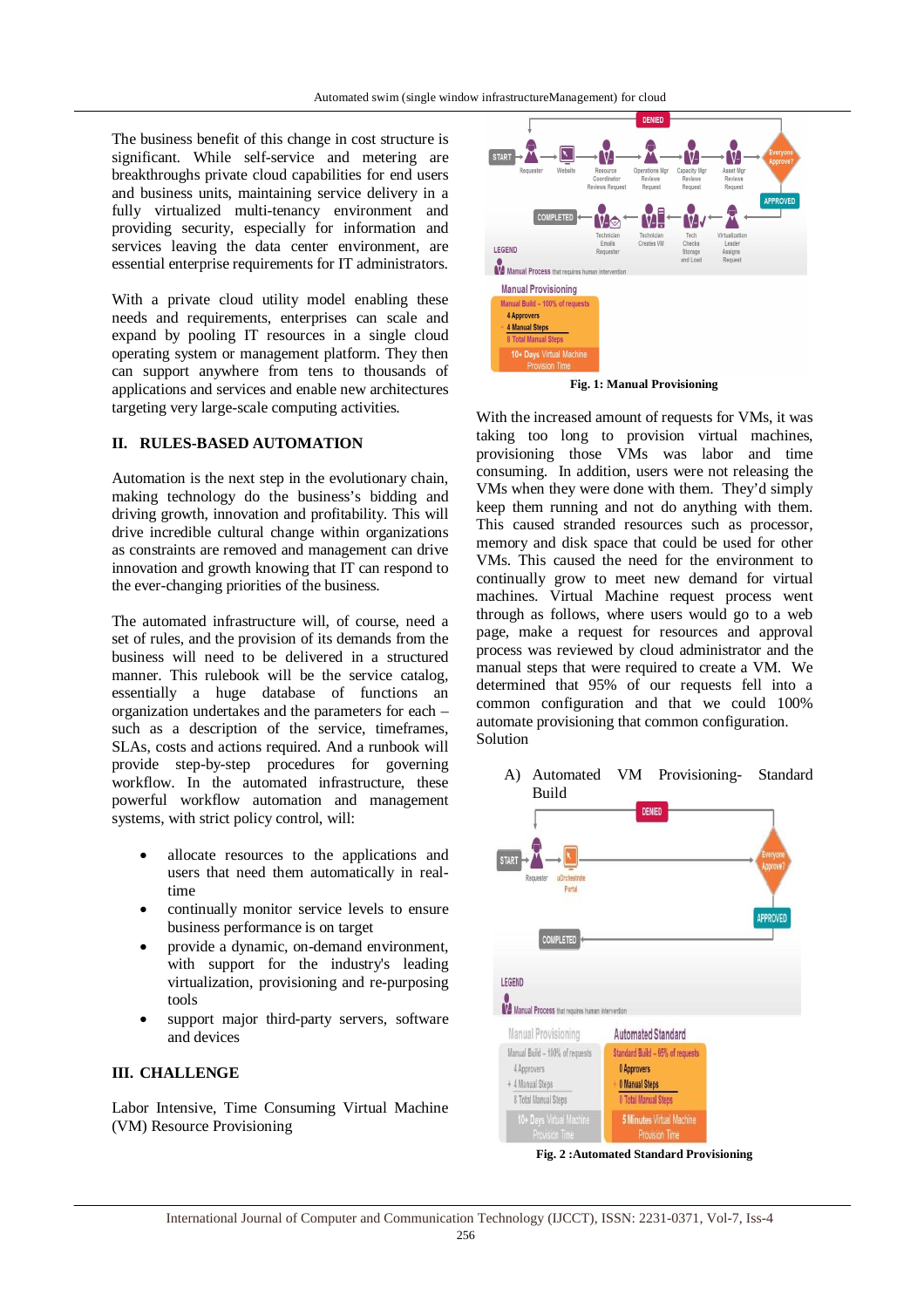

**Fig. 3 : Automated Custom Provisioning**

It is essential that the entire process be correctly understood before attempting to plan out what will be automated. It makes no sense to automate a bad process. Get all parties involved, to discover any hidden steps or misunderstandings in the flow. Once the process is understood, determine if anything needs to change, or be dropped, in order to streamline the automated process.

Also, make sure that the client requirements are clear. Have a comprehensive test and evaluation plan for the automation process.

#### **IV IMPLEMENTATION**

- A) Automation  $\uparrow 100\%$   $\Rightarrow$  Availability  $\uparrow 100\%$ 
	- Automate Application Management When VMs are created, agents are automatically embedded for backup , performance and capacity management
	- Automated Asset Tracking When VMs are created, the Configuration Item is automatically updated in the CMDB
	- Automate incident management incidents are automatically sent during the provisioning process
	- Automate performance and capacity management – insert agents and automate updates for the collection process<br>Automate VM provisioning
	- Automate VM provisioning tasks Standardize the VM templates and automatically allocate them based on predetermined approval schemes
	- Automate Security Establish tiers and tenants so that they can be automatically isolated using vLAN technology or more sophisticated encryption technology
	- Automate Identity and Access Management federation – Single sign-on and seamless

management from datacenter management to cloud management

B) "Near Zero Touch" delivered through extreme automation

Secure Private Cloud includes a complete suite of tools to provision, operated, integrate and meter the use of cloud-based IT infrastructure. These tools allow automating and scaling to hundreds or even thousands of servers with little or no incremental administration and management cost.

| Component         | Value Delivered                                                                                                                                                                                                                                          |
|-------------------|----------------------------------------------------------------------------------------------------------------------------------------------------------------------------------------------------------------------------------------------------------|
|                   | Virtual Orchestrator<br>The                                                                                                                                                                                                                              |
|                   | component (which includes                                                                                                                                                                                                                                |
|                   | LifeRay portal) is the basis of                                                                                                                                                                                                                          |
|                   | the PSO UI                                                                                                                                                                                                                                               |
|                   | PSO UI is the interface by                                                                                                                                                                                                                               |
|                   | which the user and administrator                                                                                                                                                                                                                         |
|                   | interact with Secure Private                                                                                                                                                                                                                             |
|                   | Cloud                                                                                                                                                                                                                                                    |
| uOrchestrate      | "Run-book"<br>automation                                                                                                                                                                                                                                 |
|                   | software that programmatically<br>sequences a number of formerly                                                                                                                                                                                         |
|                   | manual steps into an automated                                                                                                                                                                                                                           |
|                   | sequence                                                                                                                                                                                                                                                 |
|                   |                                                                                                                                                                                                                                                          |
| uAdapt            | Automatically provisions / de-<br>provisions HW/SW platform<br>from a pool of waiting servers<br>Provisions physical servers<br>Creates a "persona" which<br>defines an instance of the HW<br>attributes and SW components<br>that are to be provisioned |
| VMware<br>vCenter | Does most of the heavy lifting<br>for provisioning of virtual<br>servers<br>Manages "templates" - defined<br>set of SW that a VM will<br>contain                                                                                                         |

Table 1: Components used for automation

### **V RESULTS**

Cost and Value Analysis



**Fig. 5 Manual Provisioning cost versus Automated Provisioning cost**